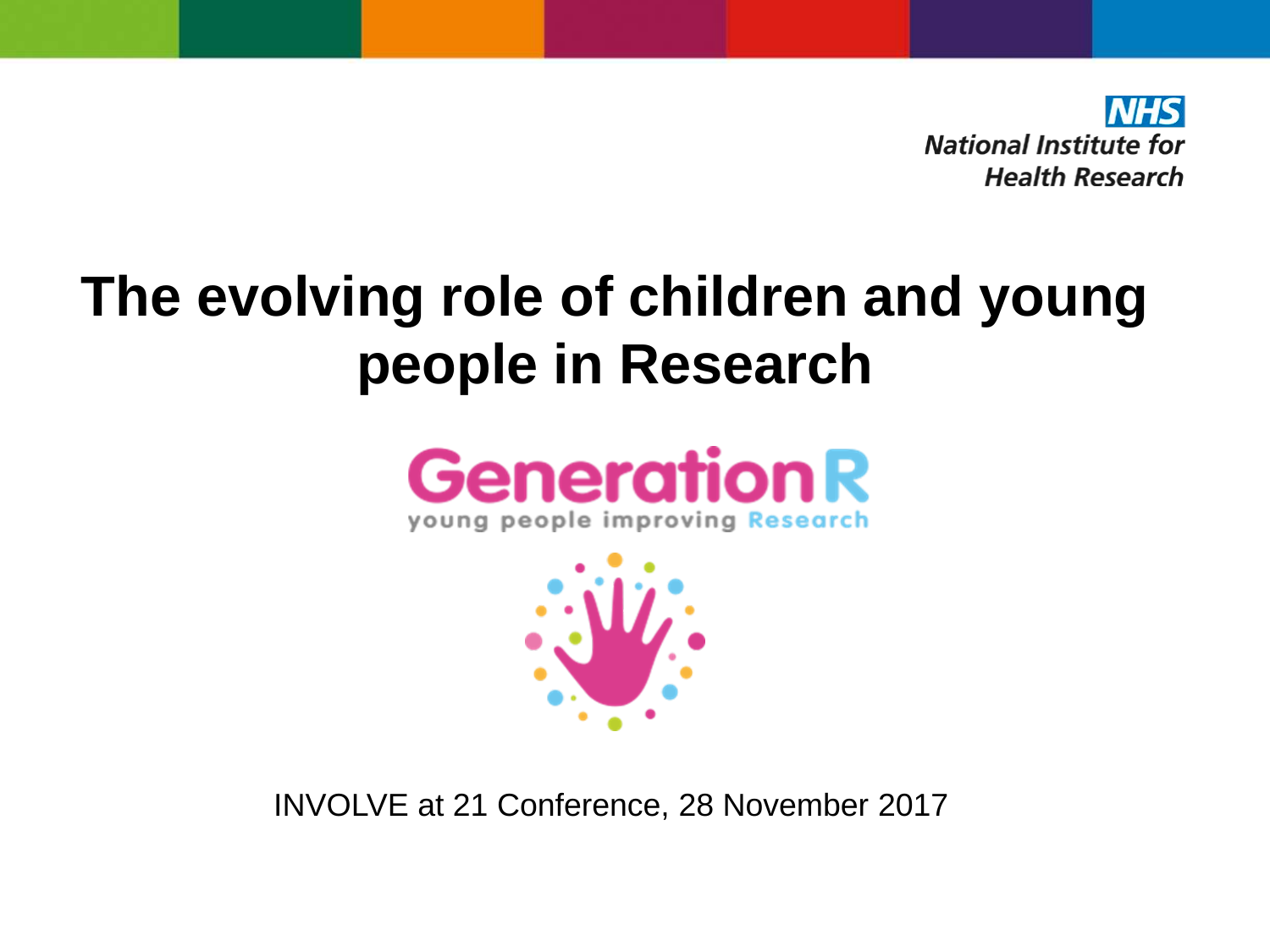# **GOSH Young Person's Advisory Group (YPAG)**



We are part of





## a national Young Persons' Advisory Group made up of six groups around England

**NIHR Great Ormond Street Hospital Biomedical Research Centre (GOSH BRC)**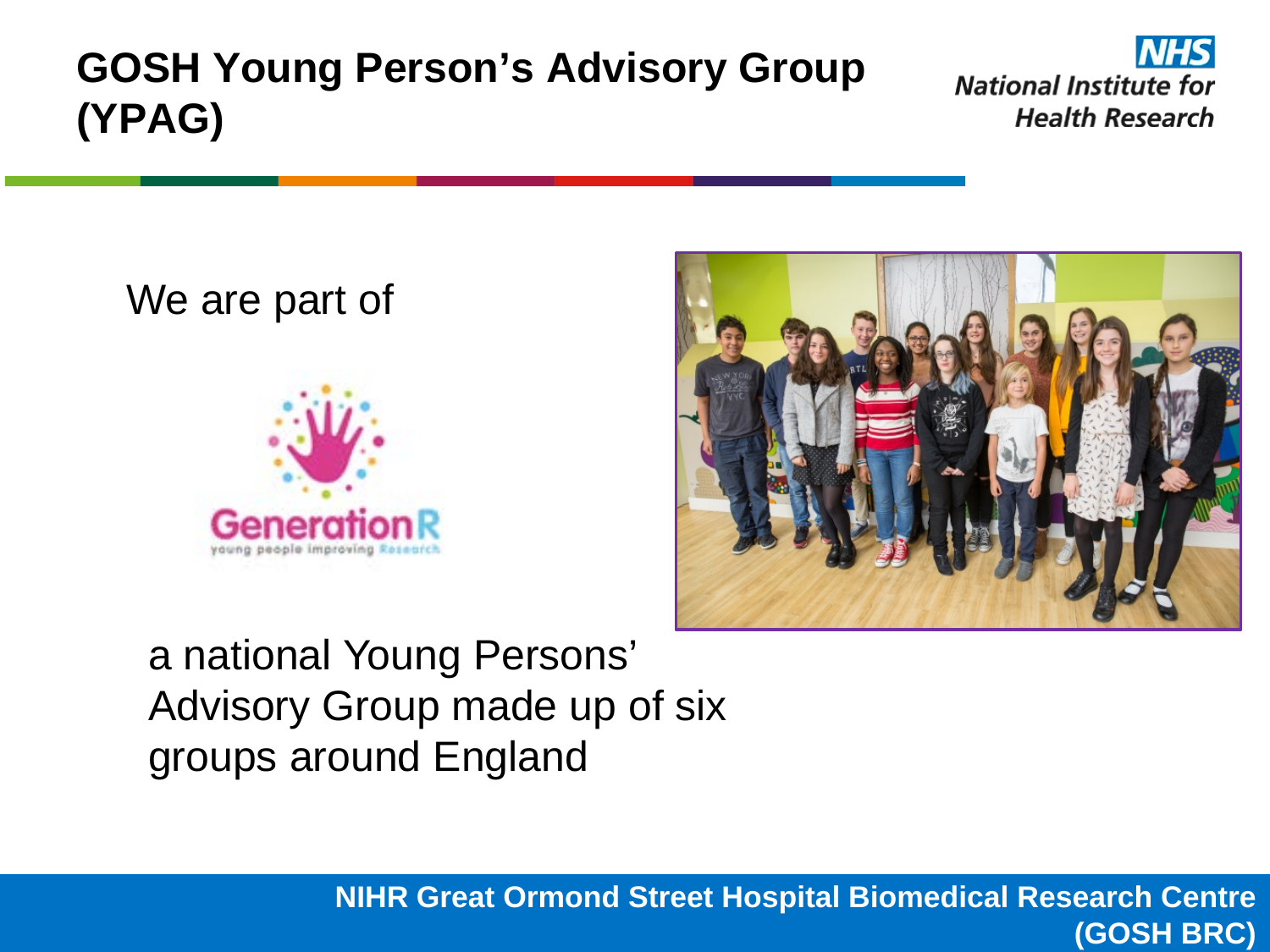# **Who are our members and what do we do?**

- aged between 8-21 years old, some of us have health conditions and experience of participating in clinical trials, currently we have 24 members;
- all interested in medicine, research and science;
- meet 6 times a year at GOSH on Saturdays;
- get actively involved in the **design** and **delivery** of clinical research to make sure that it is relevant to young people;
- researchers planning to undertake health research with children and young people visit YPAG to get input and advice on any element of their project- we learn about their clinical research and discuss how to make it work better for young people;
- attend events and conferences like today's to speak about our work and to encourage researchers to engage with us!



#### **NIHR Great Ormond Street Hospital Biomedical Research Centre (GOSH BRC)**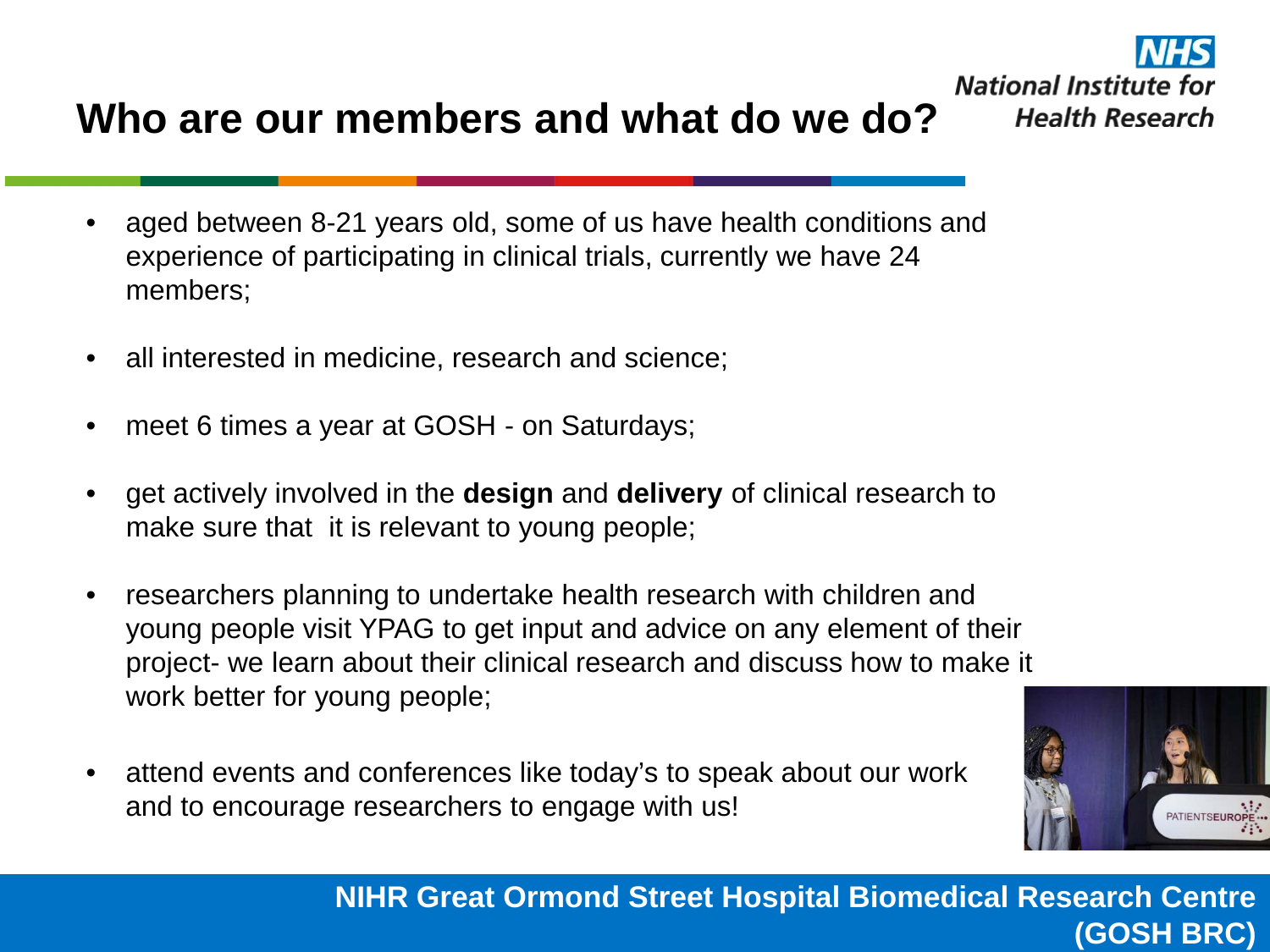#### **National Institute for Health Research**

## How I've been involved – my first meeting

- reviewed Patient Information Sheets for different age groups for a project on Vitamin D in children
- gave my views on a study to compare the long-term outcomes after two different anaesthetics





gave feedback on a clinical trial of gene therapy for children with a genetic liver disease

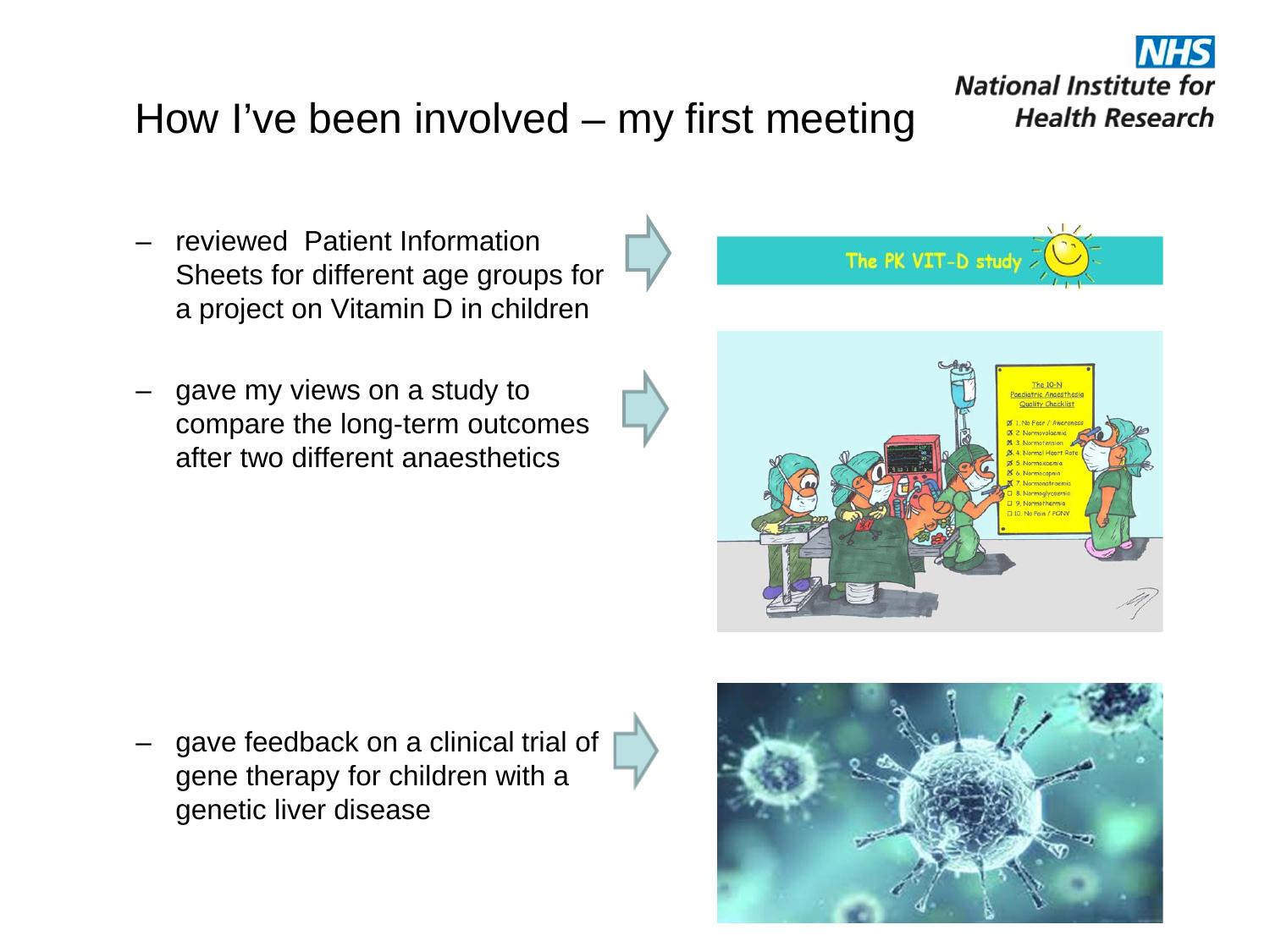

Children and young people as **partners** from the early stages of research;

Involving more children and young people as **Research Ambassadors**!

ensuring future research is more **relevant** to children and young people and establishing an ongoing dialogue with them.